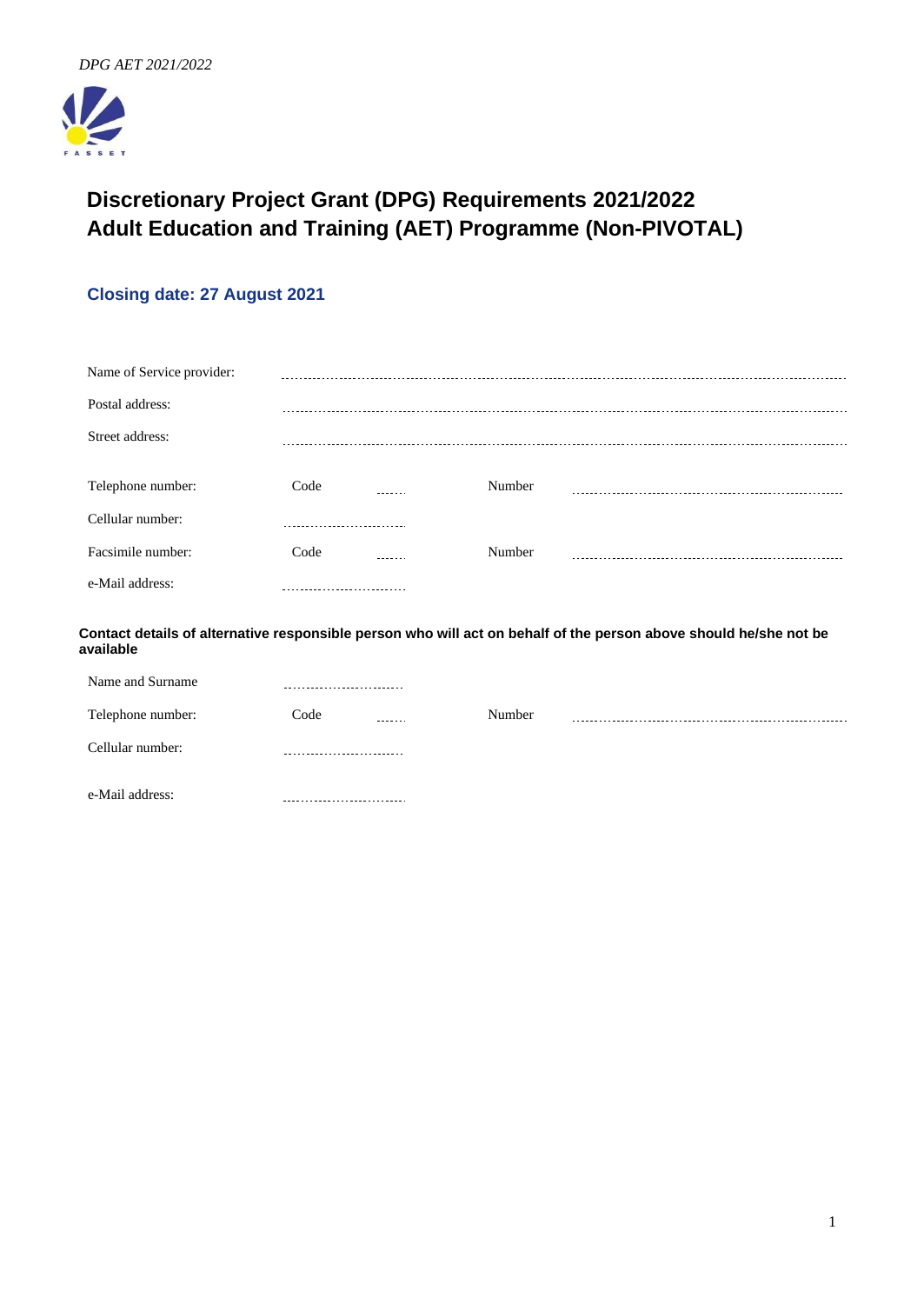# **1. COMPLIANCE REQUIREMENTS**

1.1 As public entity, FASSET has both the obligation and the responsibility to ensure that it spends the public money, with which it is entrusted in a manner that meets governments requirements. Consequently, Grant Applicants are required to adhere to the compliance requirements as listed in this section.

# **Fraud and Corruption**

1.2 All grant applicants are to take note of the implications of contravening the Prevention and Combating of Corrupt Activities Act, 2004 (No 12 of 2004) and any other applicable act.

### **B-BBEE Certificate, Tax Clearance Certificate and Central Supplier Database (CSD) Report**

- 1.3 All grant applicants are to provide a B-BBEE status level certificate and the Tax Clearance Certificate (SARS pin) on request once FASSET has granted provisional approval;
- 1.4 Grant applicants will be assessed based on the compliant requirements with the BBBEE and tax compliance. FASSET reserves its right to award or not to award to applicants with BBBEE level status above level 4.
- 1.5 **All grant applicants must be registered with a professional body in the FASSET sector, and proof of such must be submitted with the application**.

## **Independent Grant Submission**

1.6 Grant applicants must complete and sign the Certificate of Independent Grant Submission, which can be found in Annexure. The signed certificate must be included in the grant submission. The purpose of the certificate is to prevent potential collusion amongst applicants.

## **DEADLINE DATE AND MODE OF GRANT SUBMISSION**

- 1.7 All applications must be submitted to the following e-mail address: dg@FASSET.org.za. It must be noted that FASSET **will not accept any physical submissions.**
- 1.8 The submission due date is **Tuesday, 27 August 2021 at 16:00**
- 1.9 Grant applications received by FASSET after the closing date shall not be considered.
- 1.9.1 Grant Applicants must submit a Project Proposal which contains, at minimum:
- 1.9.2 Experience of Grant Applicant;<br>1.9.3 Technical Approach / Methodolo
- 1.9.3 Technical Approach / Methodology;<br>1.9.4 Resources: and
- 1.9.4 Resources; and<br>1.9.5 Pricing schedule
- Pricing schedule with clear breakdown of each cost item. FASSET reserves the right to query a pricing schedule as part of the evaluation process.
- 1.10 The Skills development priorities specifically targeting transformation groups including Blacks, women, and people with disabilities. To ensure alignment with national imperatives and key stakeholders, FASSET will adopt DHET's criteria regarding the beneficiaries of its programmes to benefit being**: 85% Blacks, 54% women and 4% disabled.**

## **2.GRANT CRITERIA (Terms of Reference)**

The grant criteria should *please* be read *carefully* and adhere to, to minimize grant queries (where applicable). The following criteria are applicable to this grant:

**Description:** Education Training for Community Colleges or for Adult Education Training that achieve the following:

> i. Achievement of GETC qualification with economic management sciences as elective academic learning area and Small, Medium and Micro Enterprises as vocational learning areas.

# **2.1 Overall Objectives and Scope**

- 2.1.1 FASSET requires the services of one or more Community Education &Training or Adult Education Training institutions as listed by DHET, to deliver a PIVOTAL Programme resulting in attaining an AET registered learning programme.
- 2.1.2 Partnership/Collaborations with a SETA, AET institution and Training Colleges<br>2.1.3 The project is targeting unemploved community members of all ages
- The project is targeting unemployed community members of all ages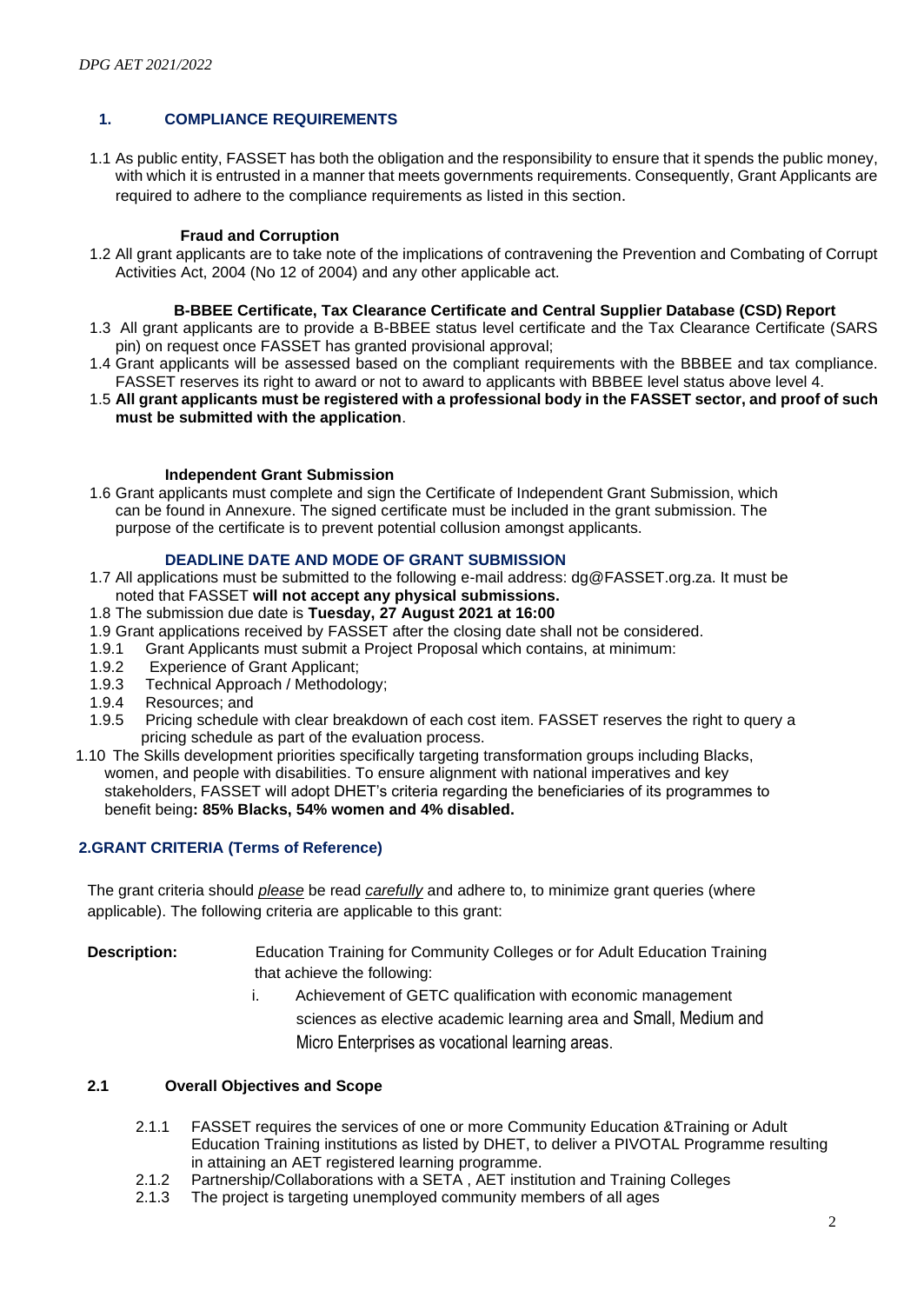- 2.1.4 The programme must be GETC qualification with economic management sciences as elective academic learning area and Small, Medium and Micro Enterprises as vocational learning areas.
- 2.1.5 AET centre registered with DHET, must demonstrate readiness to commence training in 2021/22
- 2.1.6 The programme should be completed within 12 months.
- 2.1.7 Learner stipend may be provided at R1 500 per learner a month
- 2.1.8 Funding will be capped at R20 000 per learner.
- 2.1.9 FASSET will provide tools of trade for each learner, if applicable, and therefore the capped amount of R20 000 excludes tools of trade.
- 2.1.10 The Grant Applicant will be responsible to:
	- 2.1.10.1Select and recruit learners that are financially needy and with the necessary potential to succeed. Learners that are funded by other institutions are not eligible to participate in the programme.
	- 2.1.10.2Select and recruit learners who meet the pre-set minimum criteria as determined by the academic institution;
	- 2.1.10.3Selection must be completed in February 2022 and all learner's documentation to be submitted to FASSET before 1 March 2022.
- 2.1.11 If the Grant Applicant is submitting programmes that will run concurrently a different proposal must be submitted.
- 2.1.12 The qualification proposed must be a PIVOTAL qualification (registered on the NQF with SAQA).
- 2.1.13 The programme must achieve a 70% throughput rate. Failure to meet this objective will result in a penalty on the project management fee.

# **Project Reporting Requirements**

- 2.1.14 Grant applicants will be required to present information on a monthly and quarterly basis, as per the Department of Higher Education and Training (DHET) and FASSET requirements. The required information includes but is not limited to:
	- 2.1.14.1Copies of learner agreements;
	- 2.1.14.2Certified Copies of learner IDs;
	- 2.1.14.3Copies of results achieved;
	- 2.1.14.4Confirmation of programme completion;
	- 2.1.14.5Full learner contact details.

# **3. EVALUATION PROCESS**

- 3.1 Should a grant applicant achieve a functionality score that is 50% or less, the grant application will be rejected.
- 3.2 Should a grant applicant receive a functionality score between 51% and 69%, FASSET might engage with the applicant on the grant application.
- 3.3 All grant applications that receive a functionality score of more than 70% will be recommended for adiudication.
- 3.4 **Grant applicants should indicate if this is the first time proposing such a project.**

# **Table 1: Evaluation Criteria and Weights for Determining Functionality Scores**

| <b>Functionality Scoring</b><br><b>Determinants</b> |                                                                                                                  |     |
|-----------------------------------------------------|------------------------------------------------------------------------------------------------------------------|-----|
| <b>Total Points</b>                                 |                                                                                                                  | 100 |
|                                                     | <b>Experience of the grant applicant</b>                                                                         | 30  |
|                                                     | Experience with project management, mentoring and general student support<br>in AET learning programmes          |     |
|                                                     | 1.1.1 Grant applicant's experience in project managing or overseeing<br>academic qualification programmes in AET |     |
|                                                     | 1.1.2 Grant applicant's experience with mentoring.                                                               |     |
|                                                     | 1.1.3 Grant applicant's experience with general student support                                                  |     |
|                                                     |                                                                                                                  |     |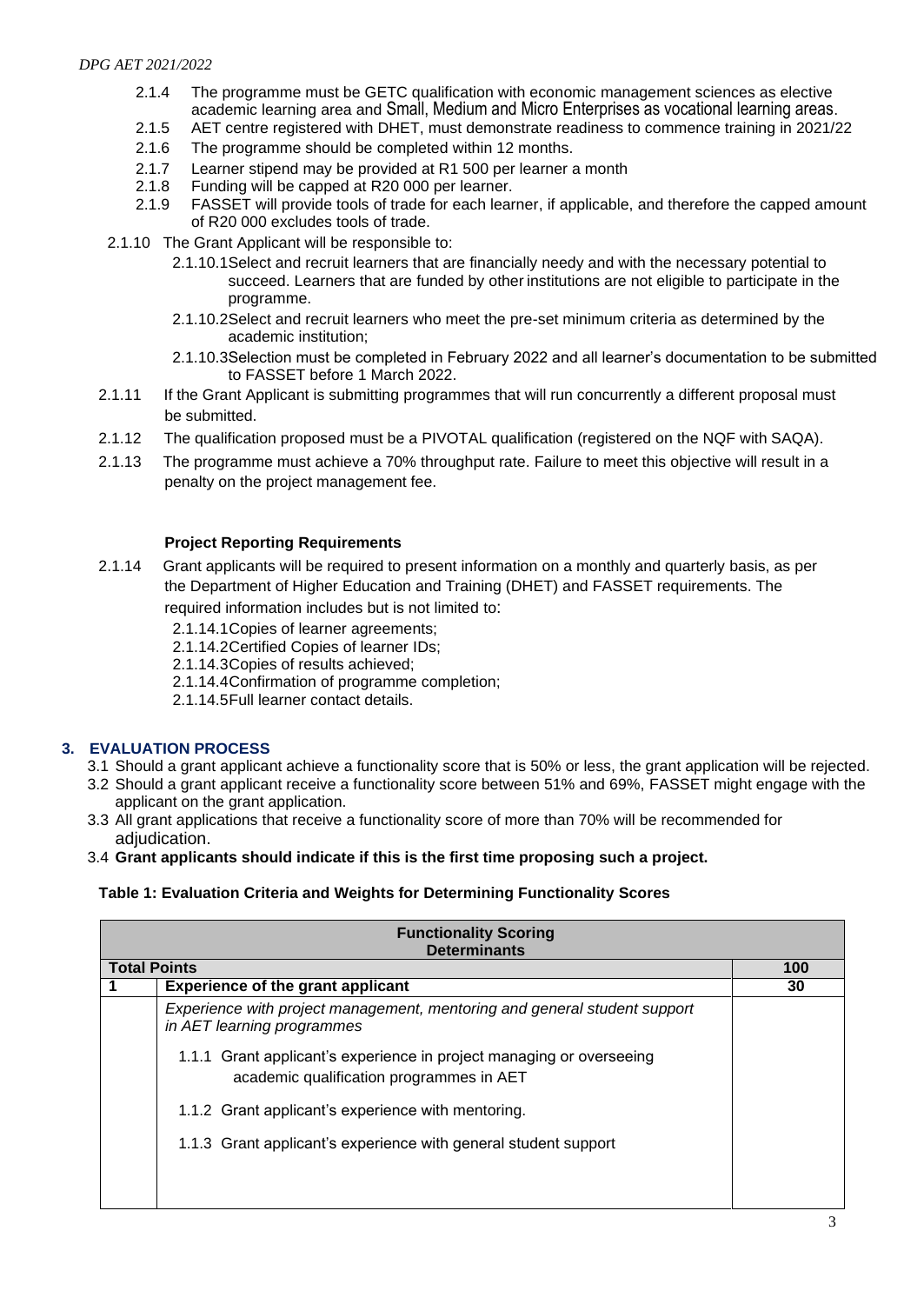| <b>Points</b><br><b>Scoring Criteria</b>                                                                                               |    |
|----------------------------------------------------------------------------------------------------------------------------------------|----|
| Grant applicant has demonstrated a minimum of 5 years<br>5                                                                             |    |
| and above experience in managing training programmes of                                                                                |    |
| this nature.                                                                                                                           |    |
| 3<br>Grant applicant has demonstrated a minimum of 3 to 5 years'                                                                       |    |
| experience in managing training programmes of this nature<br>Grant applicant has demonstrated a minimum of 1to 3<br>1                  |    |
| years' experience in managing training programmes of this                                                                              |    |
| nature                                                                                                                                 |    |
| Grant applicant has demonstrated zero or no years of<br>0                                                                              |    |
| experience in managing training programmes and project                                                                                 |    |
| managing of this nature.                                                                                                               |    |
| $\overline{2}$<br>Technical Approach and Project Plan Methodology                                                                      | 30 |
| Details of the problem statement in AET                                                                                                |    |
| Grant applicants must:                                                                                                                 |    |
| 2.1.1<br>Define the problem statement and provide an overview of                                                                       |    |
| trends / statistical research to support the problem statement.                                                                        |    |
| Provide details of possible causes of the problem and factors<br>2.1.2                                                                 |    |
| that impact on learner success.<br>Provide details of "at risk" learners.                                                              |    |
| 2.1.3                                                                                                                                  |    |
| $2.2^{\circ}$<br><b>Learners from Rural Areas</b>                                                                                      |    |
| 2.2.1<br>Indicate how the proposed strategy and plan includes                                                                          |    |
| consideration of the inclusion of learners from rural areas.                                                                           |    |
| 2.3<br>Details of the proposed solution:                                                                                               |    |
| Grant applicants must:                                                                                                                 |    |
| 2.3.1<br>Provide an overview of the proposed solution. Where                                                                           |    |
| applicable details of how the problem was addressed in the<br>past must be provided.                                                   |    |
| Present a sufficiently detailed project plan for how the proposed<br>2.3.2                                                             |    |
| solution will be implemented.                                                                                                          |    |
| 2.3.3<br>Provide the recruitment and selection criteria and methodology.                                                               |    |
| 2.3.4<br>Provide proposed learner numbers.                                                                                             |    |
| Provide reasoning with respect to the feasibility of the project.                                                                      |    |
| 2.3.7<br>Provide details as to any similar past projects against which the                                                             |    |
| proposed project has been benchmarked.                                                                                                 |    |
| 2.3.8<br>Provide an assessment methodology, which must include                                                                         |    |
| details of how to assist learners to achieve the pre-set                                                                               |    |
| milestones, with respect to achieving a qualification or                                                                               |    |
| designation.                                                                                                                           |    |
| 2.3.9<br>Provide an assessment methodology that must include                                                                           |    |
| corrective actions (including academic mentoring) that will be                                                                         |    |
| taken, should learners fail to achieve the pre-set milestones.                                                                         |    |
| 2.3.10<br>Provide for a <i>comprehensive</i> academic mentorship programme                                                             |    |
| for the duration of the project.                                                                                                       |    |
| 2.3.11<br>Indicate how a 70% throughput rate will be achieved.                                                                         |    |
| Indicate any penalties and the implementation thereof, for<br>2.3.12                                                                   |    |
| learners who fail to achieve the pre-set milestones.                                                                                   |    |
| 2.3.13<br>Indicate the replacement or exit strategies in place.                                                                        |    |
| Ensure that the project plan includes regular reporting to Fasset on                                                                   |    |
| project progress, performance statistics, delivery, learner details, risk<br>mitigation, continuous evaluation and a financial update. |    |
|                                                                                                                                        |    |
| <b>Scoring Criteria</b><br><b>Points</b>                                                                                               |    |
| Grant applicant had addressed all requirements specified in<br>5<br>this section in full details.                                      |    |
| Grant applicant had addressed between two and three the<br>3<br>requirements specified in this section in full details.                |    |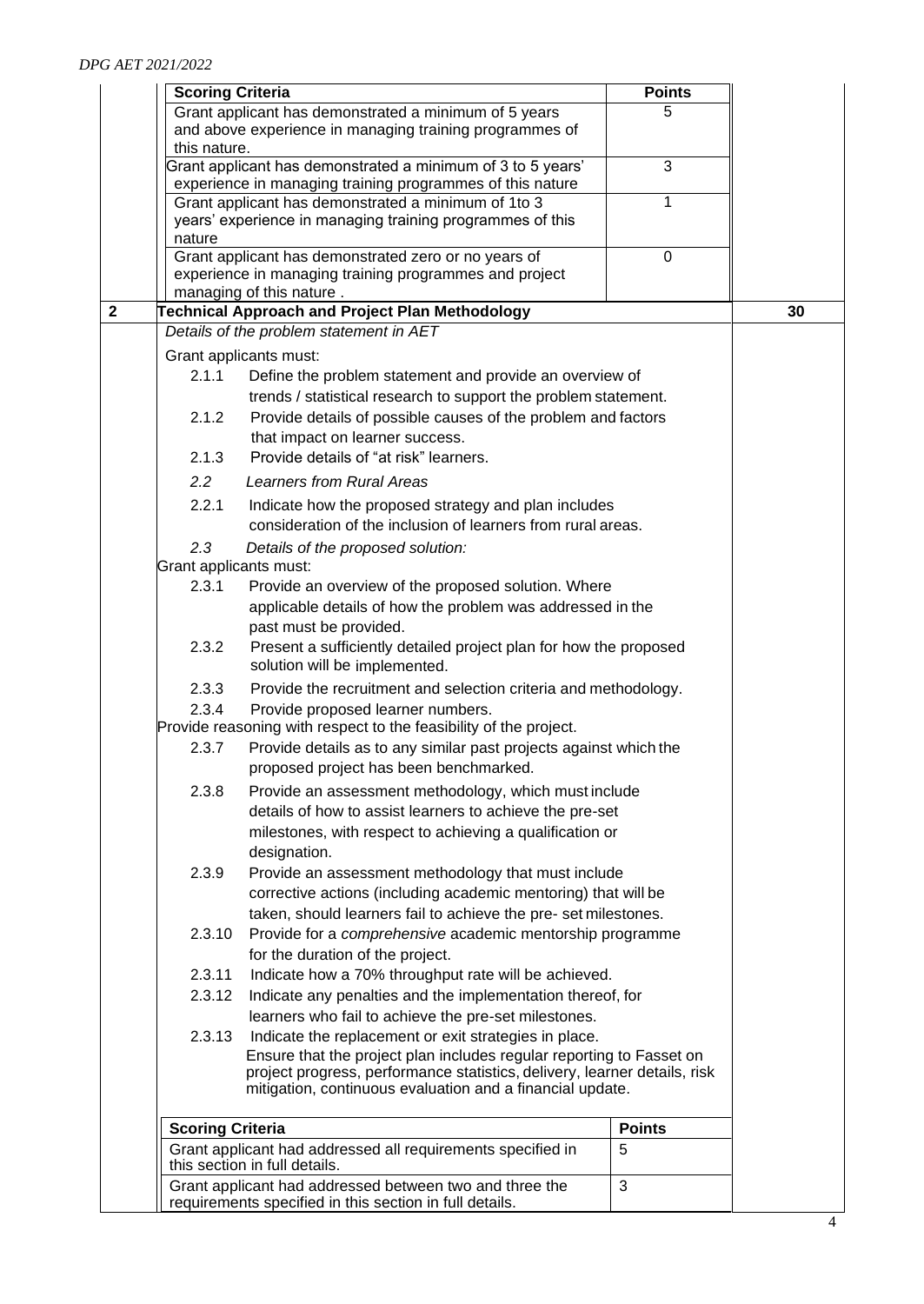|   | Grant applicant had addressed only one of the requirements<br>specified in this section in full details.                                                                                         | $\mathbf{1}$  |    |  |
|---|--------------------------------------------------------------------------------------------------------------------------------------------------------------------------------------------------|---------------|----|--|
|   | Grant applicant has not addressed the requirements specified<br>in this section.                                                                                                                 | $\mathbf 0$   |    |  |
|   |                                                                                                                                                                                                  |               |    |  |
| 3 | <b>Skills identified</b>                                                                                                                                                                         |               | 10 |  |
|   | Grant applicants must:<br>3.1<br>Indicate to which of FASSET's identified skills<br>within the sector the proposed solution is linked.<br>3.2<br>Demonstrate how the proposed solution is linked |               |    |  |
|   | to the identified skills within FASSET sector                                                                                                                                                    |               |    |  |
|   | <b>Scoring Criteria</b>                                                                                                                                                                          | <b>Points</b> |    |  |
|   | Grant applicant addressed all requirements specified in this<br>section in full details.                                                                                                         | 5             |    |  |
|   | Grant applicant addressed only one of the requirements<br>specified in this section in full details.                                                                                             | $\mathbf{1}$  |    |  |
|   | Grant applicant did not address the requirements                                                                                                                                                 | $\mathbf 0$   |    |  |
|   | specified in this section.                                                                                                                                                                       |               |    |  |
| 4 | <b>Experience of the Project Team</b><br>Capacity to implement a programme of this size                                                                                                          |               | 30 |  |
|   |                                                                                                                                                                                                  |               |    |  |
|   | Grant applicants must:                                                                                                                                                                           |               |    |  |
|   | 5.1.1 Have appropriately qualified and relevant experienced resources                                                                                                                            |               |    |  |
|   | (i.e. CVs are relevant to the programme delivery, including project                                                                                                                              |               |    |  |
|   | management and support functions).                                                                                                                                                               |               |    |  |
|   | 5.1.2 The team proposed has relevant expertise and experience. This                                                                                                                              |               |    |  |
|   | includes administrative staff; lecturers / trainers; and tutors. If sub-                                                                                                                         |               |    |  |
|   | contracting, the grant applicant must provide their (sub-                                                                                                                                        |               |    |  |
|   | contractor's) minimum criteria for selection of lecturers/trainers                                                                                                                               |               |    |  |
|   | and tutors.                                                                                                                                                                                      |               |    |  |
|   | 5.1.3 Have sufficient resources i.e. proportion of lecturers / tutors to                                                                                                                         |               |    |  |
|   | the number of learners proposed, is feasible.                                                                                                                                                    |               |    |  |
|   | 5.1.4 The CVs provided include experience in course development and                                                                                                                              |               |    |  |
|   | bursary management. If sub-contracting, the grant applicant must                                                                                                                                 |               |    |  |
|   | provide their minimum criteria for selection of lecturers/trainers and                                                                                                                           |               |    |  |
|   | tutors.                                                                                                                                                                                          |               |    |  |
|   | 5.1.5 Provide references in individuals' CVs for the delivery of similar<br>programmes.                                                                                                          |               |    |  |
|   | 5.1.6<br>Evidence of past successful programme management is                                                                                                                                     |               |    |  |
|   | presented (including the ability to achieve the desired throughput                                                                                                                               |               |    |  |
|   | rate).                                                                                                                                                                                           |               |    |  |
|   | The presence of Black African South African team members in your<br>response solution will be welcomed                                                                                           |               |    |  |
|   |                                                                                                                                                                                                  | <b>Points</b> |    |  |
|   | <b>Scoring Criteria</b><br>All CVs of the team proposed have appropriately qualified                                                                                                             | 5             |    |  |
|   | and relevant experienced and majority are Black South                                                                                                                                            |               |    |  |
|   | Africans team members. Their CVs have references for the                                                                                                                                         |               |    |  |
|   | delivery of AET programme                                                                                                                                                                        |               |    |  |
|   | Sixty percent of the attached CVs have appropriately                                                                                                                                             | 3             |    |  |
|   | qualified and relevant experience for the delivery of AET                                                                                                                                        |               |    |  |
|   | programme.                                                                                                                                                                                       |               |    |  |
|   | Thirty percent of the attached CVs have appropriately                                                                                                                                            | $\mathbf{1}$  |    |  |
|   | qualified and relevant experience for the delivery of PIVOTAL                                                                                                                                    |               |    |  |
|   | programme.                                                                                                                                                                                       |               |    |  |
|   | No experienced CVs of proposed team.                                                                                                                                                             | $\pmb{0}$     |    |  |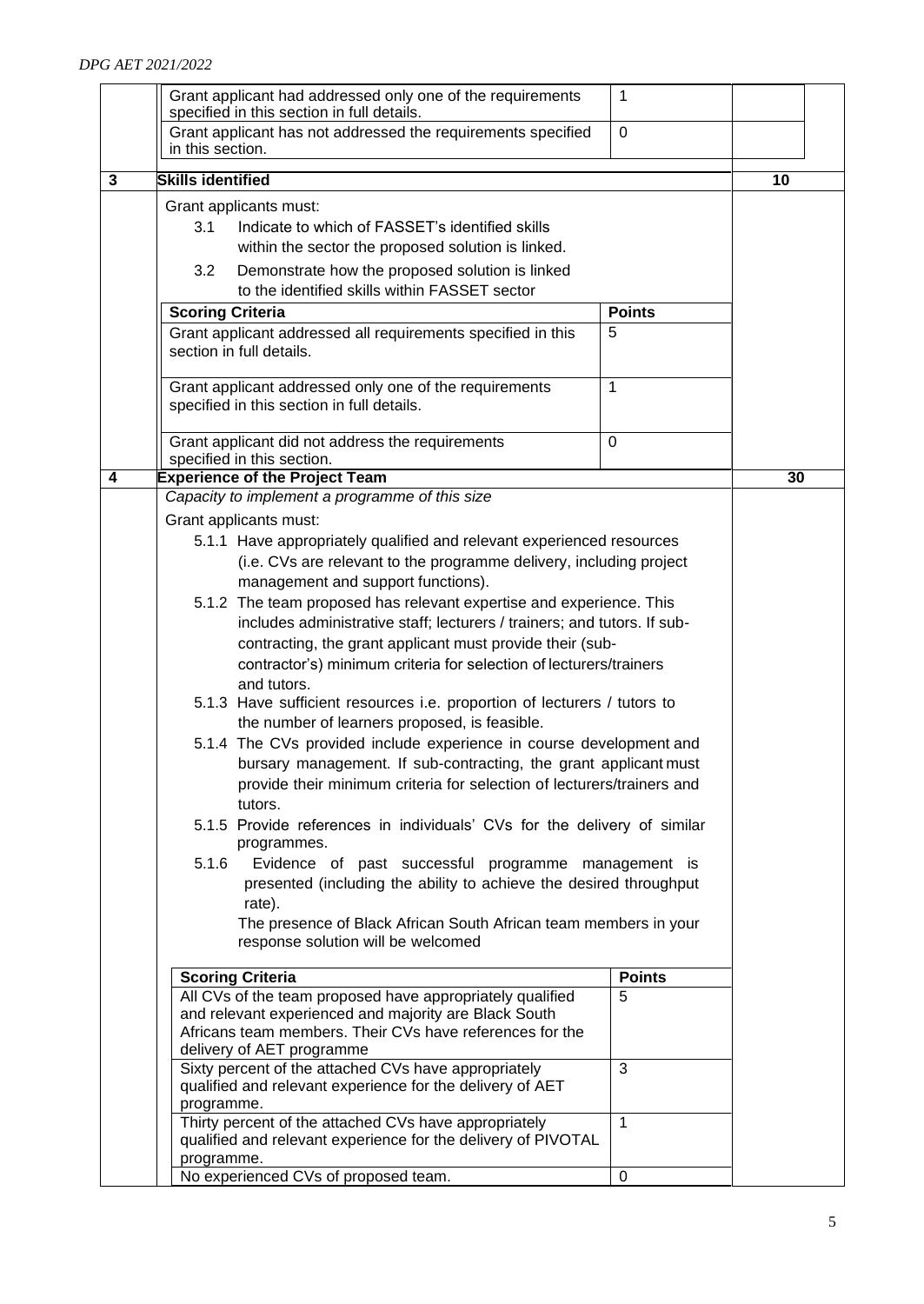# **1. Annexure A: Certificate of Independent Grant Submission**

|                                                                     | the undersigned, in submitting the |
|---------------------------------------------------------------------|------------------------------------|
| <b>Discretionary Project Grant Application</b>                      |                                    |
| for                                                                 | do hereby make the following       |
| statements that I certify to be true and complete in every respect. |                                    |
| I, certify that on behalf of:                                       |                                    |

Name of Grant Applicant:

- 1. I have read and understood the contents of this Certificate of Independent Grant Submission (Certificate).
- 2. I understand that the accompanying Discretionary Project Grant Application (Grant Application) will be rejected if this certificate is found not to be true and complete in every respect.
- 3. I am authorized by the Grant Applicant to sign this Certificate and to submit the accompanying Grant Application on behalf of the Grant Applicant.
- 4. Each person whose signature appears on the accompanying Grant Application has been authorised by the Grant Applicant to determine the terms of and to sign the Grant Application on behalf of the Grant Applicant.
- 5. For the purposes of this Certificate and the accompanying Grant Application, I understand the word "competitor" shall include an individual or organisation, other than the Grant Applicant, whether or not affiliated with the Grant Applicant, who:
	- 5.1.1. Has been requested to submit a Grant Application;
	- 5.1.2. Could potentially submit a Grant Application based on their qualifications, abilities or experience;

and

- 5.1.3. Provides the same services as the Grant Applicant and/or is in the same line of business as The Grant Applicant.
- 6. The Grant Applicant has arrived at the accompanying Grant Application submission independently from and without consultation, communication, agreement, or arrangement with any competitor. However, communication between partners in a joint venture or consortium<sup>1</sup> will not be construed as collusive.
- 7. In particular, without limiting the generality of paragraph 6 above, there has been no consultation, communication agreement or arrangement with any competitor regarding:
	- 7.1. Prices;
	- 7.2. Geographical area where the service will be rendered (market allocation);
	- 7.3. Methods, factors or formulas used to calculate prices;
	- 7.4. The intention or decision to submit, or not submit, a Grant Application;
	- 7.5. The submission of a Grant Application does not meet the specification and condition of the Grant Application Requirements; or
	- 7.6. Submitting a Grant Application with the intention not to have the grant approved.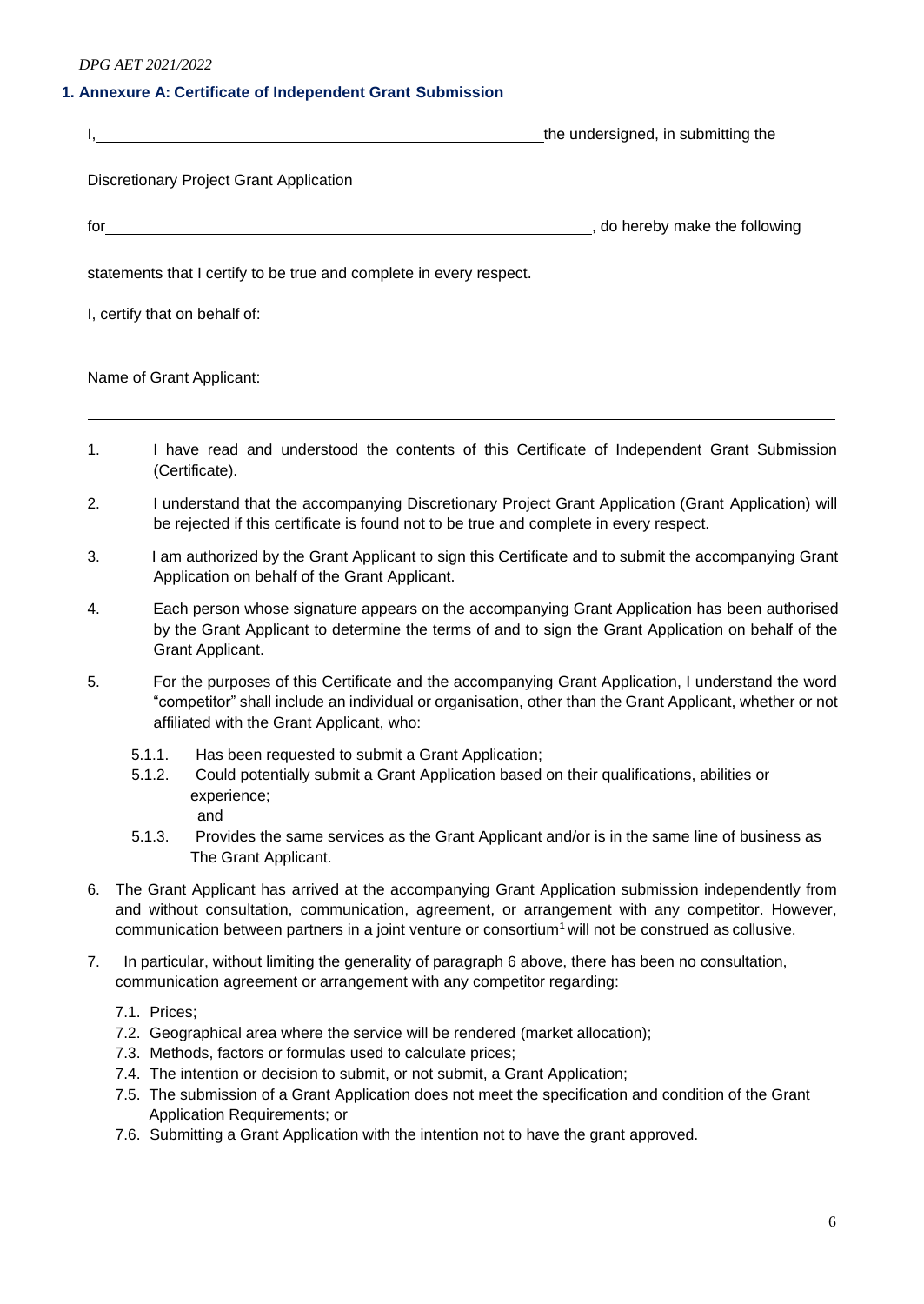$1$  Joint Venture or Consortium means an association of persons for the purpose of combining their expertise, property, capital, efforts, skill and knowledge in an activity for the execution of a contract.

- 8. In addition, there have been no consultations, communications, agreements or arrangement with any competitor regarding the quality, quantity, specification and conditions or delivery particulars of the services to which this Grant Application relates.
- 9. The terms of the accompanying Grant Application have not been and will not be disclosed by the Grant Applicant, directly or indirectly, to any competitor, prior to the date and time of the Grant Application opening or of the contract being awarded.
- 10. I am aware that, in addition and without prejudice to any other remedy provided to combat any restrictive practices related to Discretionary Project Grants and their related contracts, that are suspicious will be reported to the Competition Commission for investigation and possible imposition of administrative penalties in terms of section 59 of the Competition Act, No 89 of 1998 and/or may be reported to the National Prosecuting Authority (NPA) for criminal investigation and/or may be restricted from conducting business with the public sector for a period not exceeding ten (10) years in terms of the Prevention and Combating of Corrupt Activities

Act, No 12 of 2004 or any other applicable legislation.

Signature of Grant Applicant **Date** 

Position **Name of Grant Applicant** 

Name of Signatory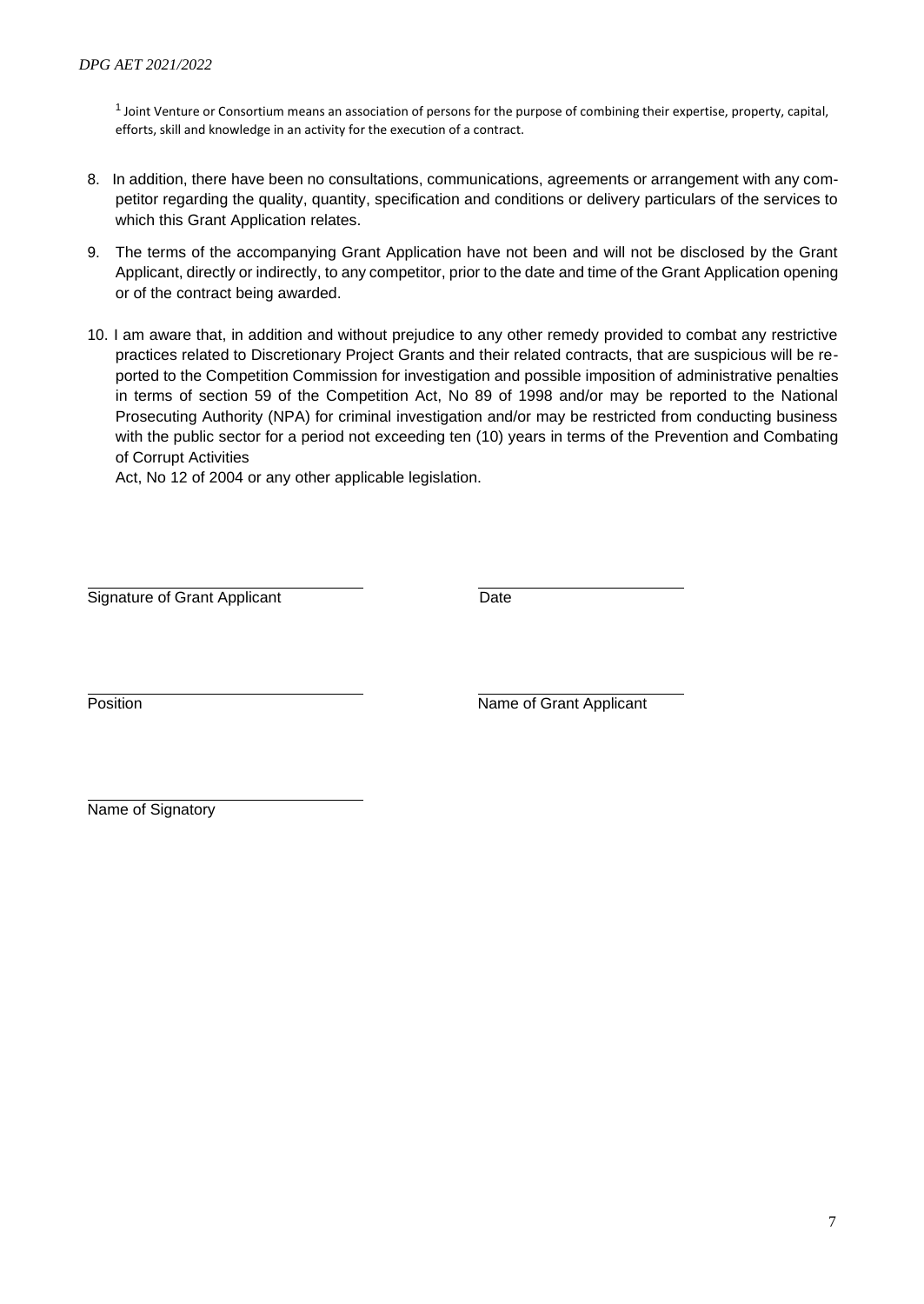### **Annexure B: Declaration of Interest**

# **DECLARATION OF INTEREST**

- 1. Any legal person, including persons employed by the State<sup>1</sup>, or persons having a kinship with persons employed by the State, including a blood relationship, may make an offer or offers in terms of this grant (includes an advertised competitive grant application, competitive bid, limited bid or proposal or a written price quotation).
- 2. In view of possible allegations of favouritism, should the resulting grant application, or part thereof, be awarded to persons employed by the State, or to persons connected with or related to them, it is required that the grant applicant or his/her authorised representative declare his/her position in relation to the evaluating/ adjudicating authority where:
	- 2.1. The grant applicant is employed by the State; and/or
	- 2.2. The grant applicant is a Board member of Fasset and/or
	- 2.3. The legal person on whose behalf the grant application is signed, has a relationship with persons/a person who are/is involved in the evaluation and or adjudication of the bid(s), or where it is known that such a relationship exists between the person or persons for or on whose behalf the declarant acts and persons who are involved with the evaluation and or adjudication of the bid.
- 3. In order to give effect to the above, the following questionnaire must be completed and submitted with the bid.
	- 3.1.1 Full Name of grant applicant or his or her representative:
- 3.1.2 Identity Number:
- 3.1.3 Position occupied in the Company (director, trustee, shareholder<sup>2</sup>, member, etc):
- 3.1.4 Registration number of company, enterprise, close corporation, partnership agreement or trust:

3.1.5 Tax Reference Number:

<sup>1</sup> "State" means

<sup>(</sup>a) Any national or provincial department, national or provincial public entity or constitutional institution within the meaning of the Public Finance Management Act, 1999 (Act No 1 of 1999);

<sup>(</sup>b) Any municipality or municipal entity;

<sup>(</sup>c) Provincial legislature;

<sup>(</sup>d) National Assembly or the National Council of Provinces;

Parliament.

 $2$  Shareholder" means a person who owns shares in the company and is actively involved in the management of the enterprise or business and exercises control over the enterprise.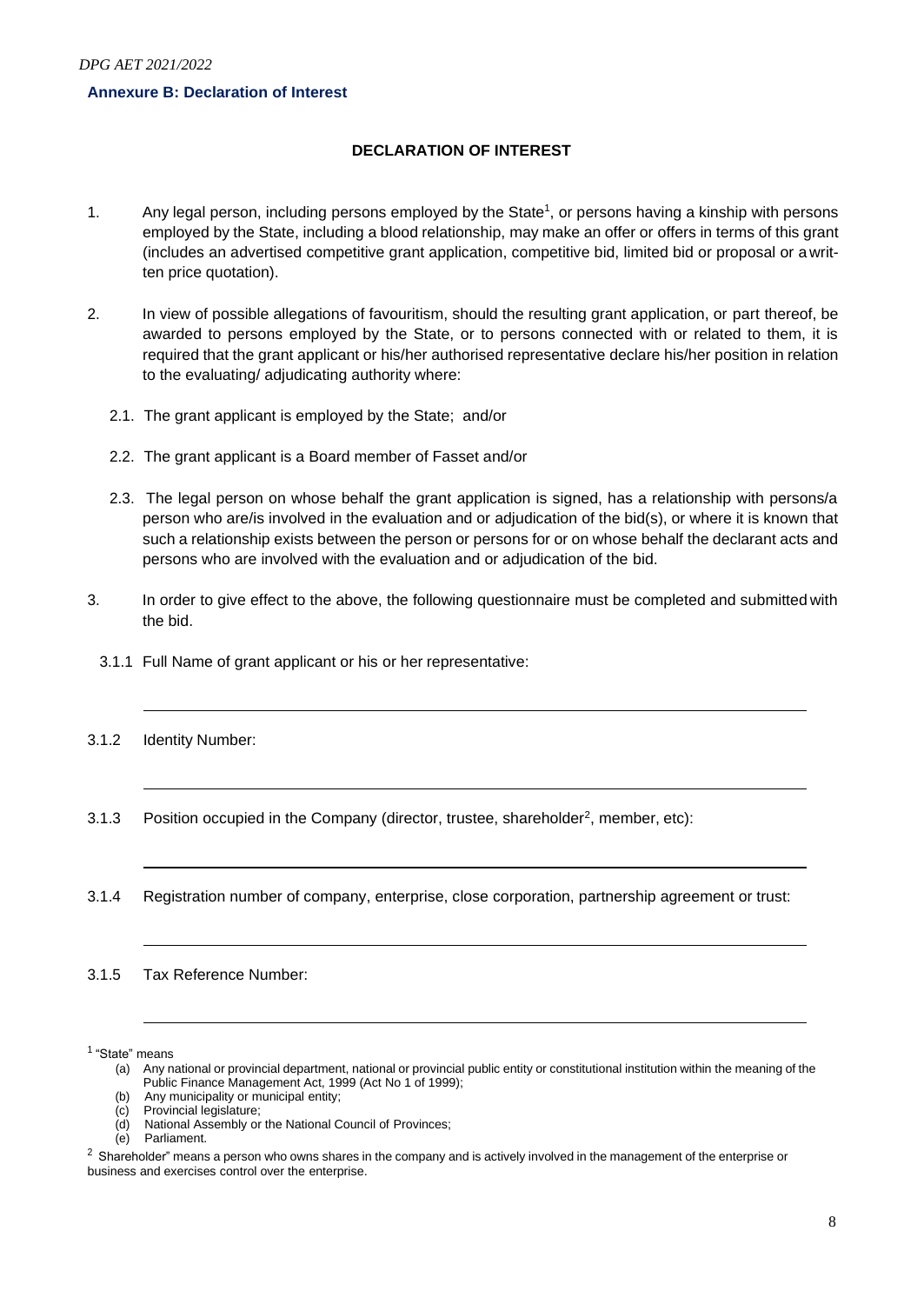- 3.1.6 VAT Registration Number:
- 3.1.7 The names of all directors/ trustees/ shareholders/ members, their individual identity numbers, tax reference numbers and, if applicable, employee/ PERSAL numbers must be indicated below:

3.2 Are you or any person connected with this grant application presently employed by the state?

| Yes |  |
|-----|--|
| No  |  |

3.2.1 If "Yes" was indicated, please furnish the following particulars:

3.2.1.1 Name of person/ director/ trustee/ shareholder/ member:

3.2.1.2 Name of State institution at which you or the person connected to the grant application is employed:

- 3.2.1.3 Position occupied in the State institution:
- 3.2.1.4 Any other particulars?
- 3.3 If you are presently employed by the state, did you obtain the appropriate authorisation to undertake remunerative work outside employment in the public sector?

| Yes |  |
|-----|--|
| No  |  |

3.3.1 If "Yes" was indicated, was proof of such authorization attached to the grant application



(Note: Failure to submit proof of such authorization, where applicable, may result in the disqualification of the grant application).

3.3.2 If "No" was indicated, please furnish reasons for non-submission of authorization.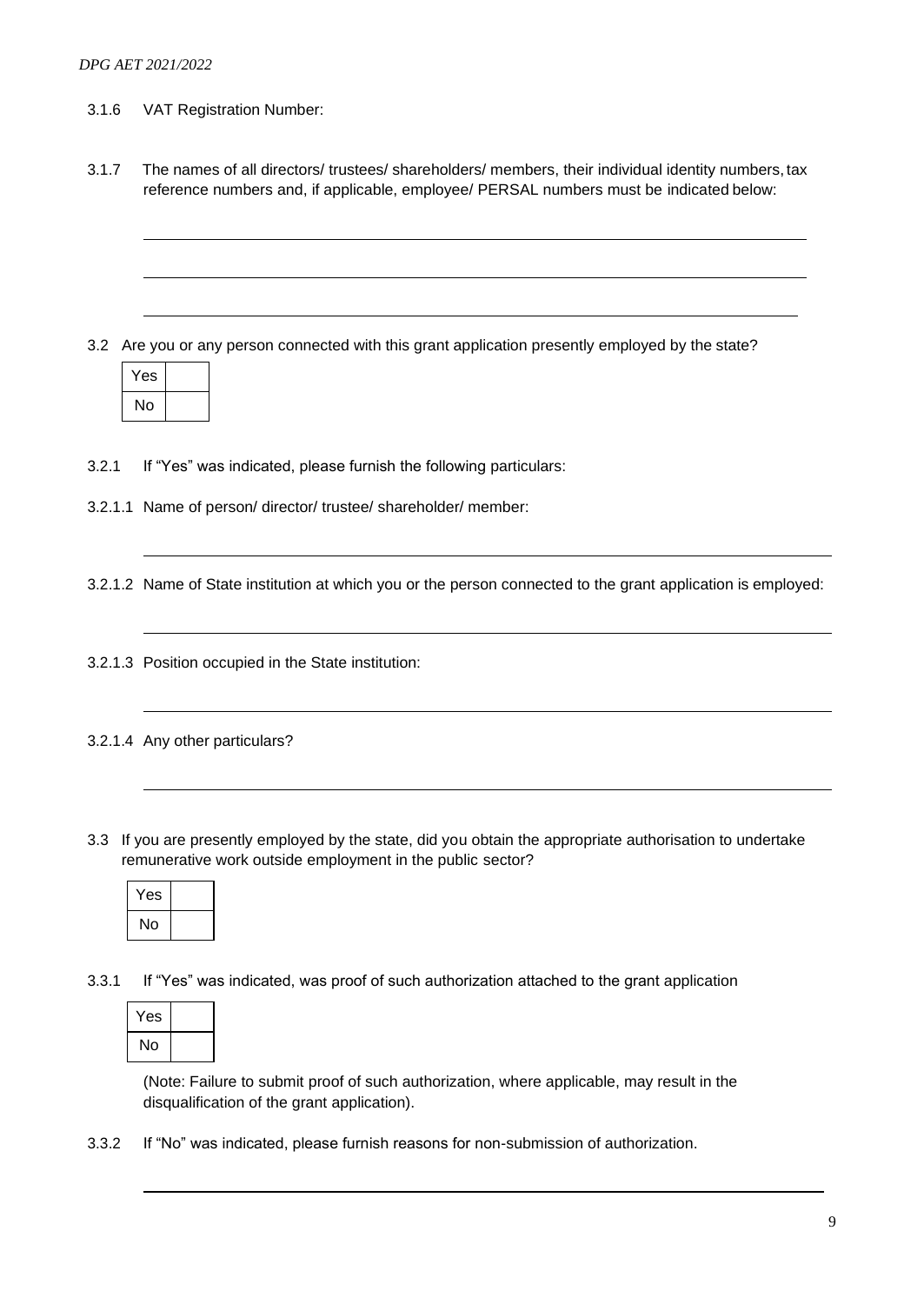3.4 Did you or your spouse, or any of the company's directors/trustees/ shareholders/ members or their spouses conduct business with the State in the previous twelve (12) months?

| Yes |  |
|-----|--|
| No  |  |

- 3.4.1 If "Yes" was indicated, please furnish the following particulars:
- 3.4.1.1 Name of person/ director/ trustee/ shareholder/ member:
- 3.4.1.2 Name of State institution at which you or the person connected to the grant application conducted business:

3.4.1.3 Any other particulars?

3.5 Do you, or any person connected with the grant application, have any relationship (family, friend, other) with a person employed by the State (Pty) Ltd and who may be involved with the evaluation and or adjudication of this grant application?

| Yes |  |
|-----|--|
| No  |  |

- 3.5.1 If "Yes" was indicated, please furnish the following particulars:
- 3.5.1.1 Name of person/ director/ trustee/ shareholder/ member:

### 3.5.1.2 Any other particulars?

3.6 Are you, or any person connected with the grant application, aware of any relationship (family, friend, other) between any other grant application and any person employed by the State who may be involved with the evaluation and or adjudication of this grant application?

| 'es |  |
|-----|--|
| No  |  |

3.6.1 If "Yes" was indicated, please furnish the following particulars: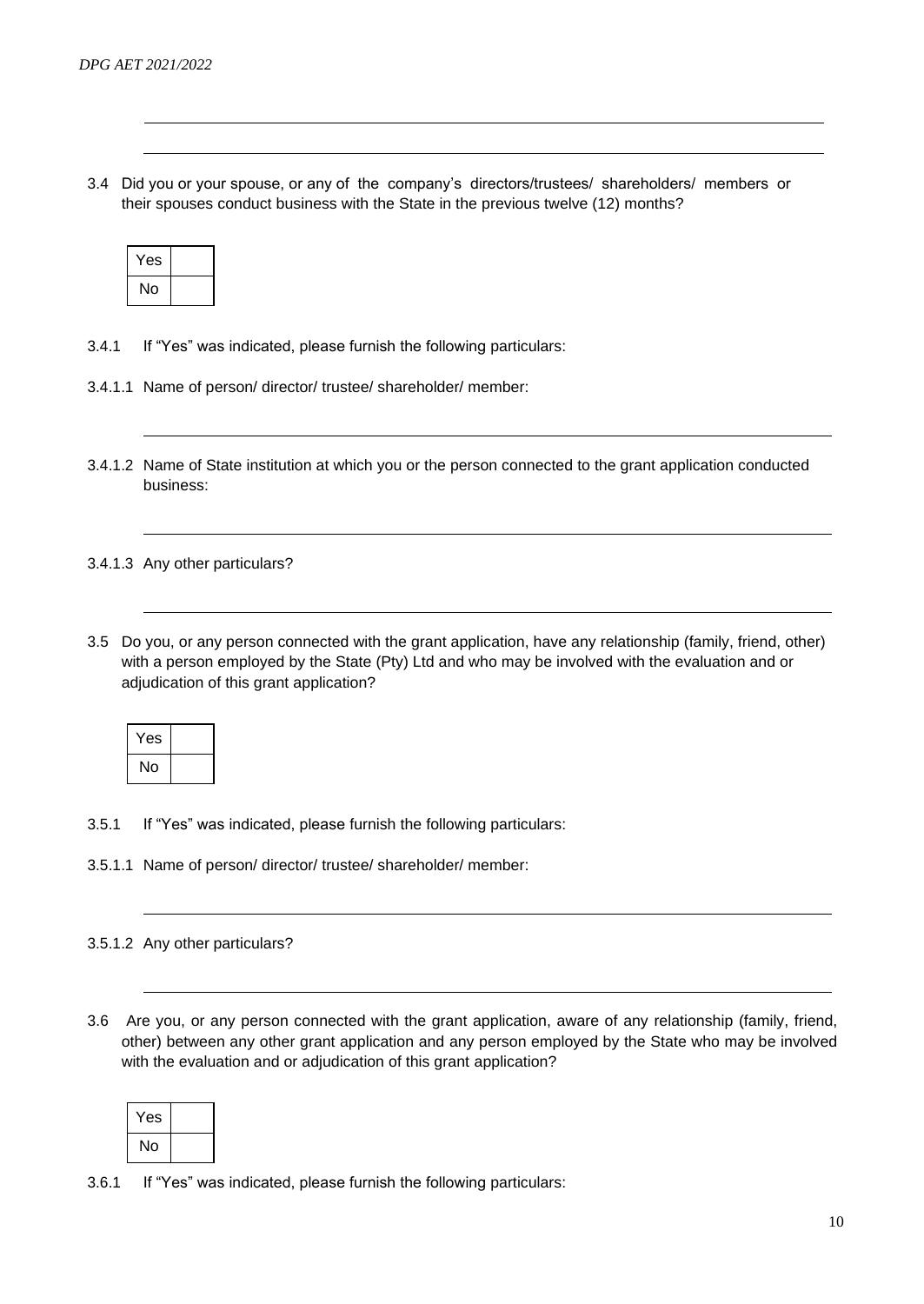3.6.1.1 Name of person/ director/ trustee/ shareholder/ member:

### 3.6.1.2 Any other particulars?

3.7 Do you or any of the directors/trustees/shareholders/members of the company have any interest in any other related companies whether or not they are bidding for this contract?

| Yes |  |
|-----|--|
| No  |  |

3.7.1 If "Yes" was indicated, please furnish the following particulars:

3.7.1.1 Name of person/ director/ trustee/ shareholder/ member:

## 3.7.1.2 Any other particulars?

4. Please complete the table below with the full details of directors/ trustees/ members/ shareholders. (Public Entities are excepted)

| <b>Full Name</b> | <b>Identity Number</b> | <b>Personal Income</b><br><b>Tax Reference No</b> | <b>State Employee</b><br><b>Number/ PERSAL</b><br><b>Number</b> |
|------------------|------------------------|---------------------------------------------------|-----------------------------------------------------------------|
|                  |                        |                                                   |                                                                 |
|                  |                        |                                                   |                                                                 |
|                  |                        |                                                   |                                                                 |
|                  |                        |                                                   |                                                                 |
|                  |                        |                                                   |                                                                 |
|                  |                        |                                                   |                                                                 |
|                  |                        |                                                   |                                                                 |
|                  |                        |                                                   |                                                                 |
|                  |                        |                                                   |                                                                 |
|                  |                        |                                                   |                                                                 |

#### **DECLARATION**

I, the undersigned (full name)

certify that the information furnished above is correct. I accept that Fasset may reject the Grant Application or act against me should this declaration rove to be false.